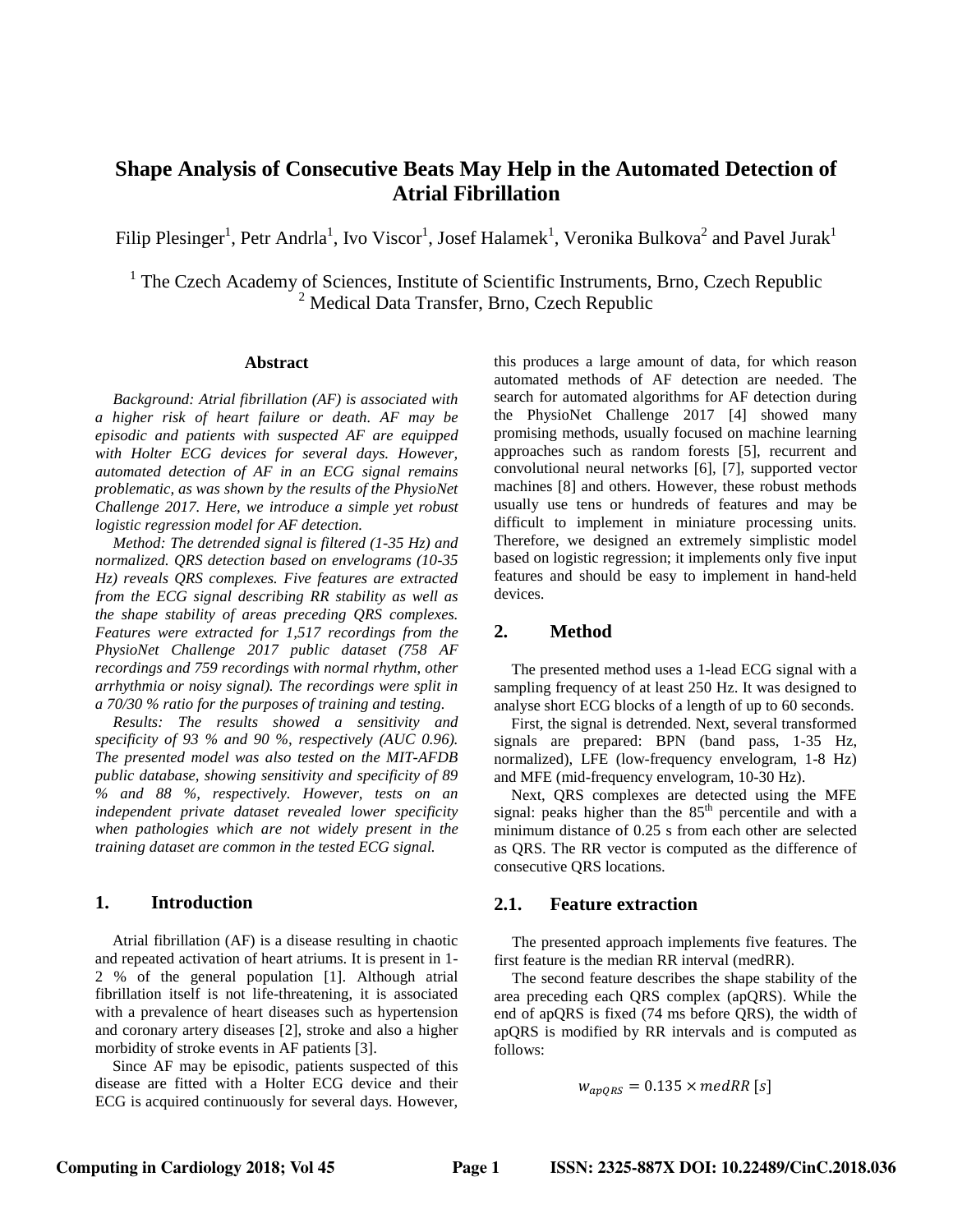Then, the Pearson correlation is computed between apQRS regions of each two consecutive QRS complexes using BPN. Constants defining apQRS boundaries were optimized using brute force, as shown in Fig. 1. In total, we obtain N-1 correlation values if N is the QRS count. Finally, the second feature is computed as the mean correlation value.



Figure 1. Optimization of apQRS boundaries. The hatched area identifies minimal error.

The third feature also describes the shape stability of the apQRS area, though separately for each beat. The standard deviation of apQRS (in the BPN signal) is measured for each QRS. The third feature is the mean of these standard deviations.

The fourth and fifth features describe RR stability and are based on the first derivative of RR intervals dRR. Therefore, the fourth feature is computed as the mean absolute value of dRR. Finally, the fifth feature is computed as the standard deviation of dRR.

#### **2.2. Model training**

We extracted these 5 features for 1,517 files from the PhysioNet Challenge 2017 [4]. Although it originally consisted of 8,138 files, only 758 were labelled as atrial fibrillation (AF). We used all AF recordings and added another 759 recordings labelled as Normal, Other Arrhythmia or Noisy Recording. We used the labelling provided by the Challenge. Next, we trained a logistic regression model. We used the Matlab® Classification Learner application from the Machine Learning and Statistics Toolbox. The dataset was divided in a 70/30 ratio into training and testing datasets.

### **3. Results**

The logistic regression model (Tab. 1) showed a sensitivity and specificity of 93 % and 90 %. The Area Under Curve (AUC) of the presented model was 0.96.

Table 1. Resultant logistic regression model. All feature estimates have a p-value < 0.0001.

| # | Feature | Estimate         |            |
|---|---------|------------------|------------|
|   |         | (Intercept)      | 6.2372     |
|   |         | Median RR        | $-4.9030$  |
| っ |         | Mean<br>corr.    | $-5.2453$  |
|   |         | (apQRS)          |            |
| 3 |         | Mean std (apQRS) | $-77.6518$ |
|   |         | Mean abs (dRR)   | 38.1098    |
|   |         | Std (dRR)        | $-22.7520$ |

#### **3.1. Results from independent data**

In addition, we also tested the presented model on independent data. The model was tested using the public MIT-AFDB database [9]. A total of 605 ECG regions from 23 recordings were analysed. The sensitivity and specificity of detecting atrial fibrillation were 89 % and 87 %, respectively.

The model was also tested on a private dataset (MDT, Czechia). This dataset (250 Hz) was divided into 8 classes (atrial fibrillation, AV block, noisy, premature atrial contractions, premature ventricular contractions, supraventricular tachycardia and ventricular tachycardia).

The results prepared using this dataset (3,754 recordings) showed a sensitivity and specificity of 90 % and 66 %, respectively. This significantly reduced specificity is further discussed in the section Discussion.

#### **3.2. Implementation**

The presented model has also been implemented as an interactive plugin for the free SignalPlant software (Fig. 2) [10]. It uses multi-thread processing and, when the process is finished, shows the probability of atrial fibrillation during the whole recording (Fig. 2C – hatched areas). By default, processing is performed in 20 sec. regions with a 10 sec. step; 6 consecutive regions with AF probability  $> 0.5$  switch on AF event, and the AF event is switched off in the same manner. All presented constants are adjustable. After processing, the user may measure AF probability and BPM using the pointer; clicking on a specific point also changes the displayed time range in the main SignalPlant window. This is useful for examining specific locations when atrial fibrillation begins or ends. Finally, the plugin may export marks pointing to AF episodes.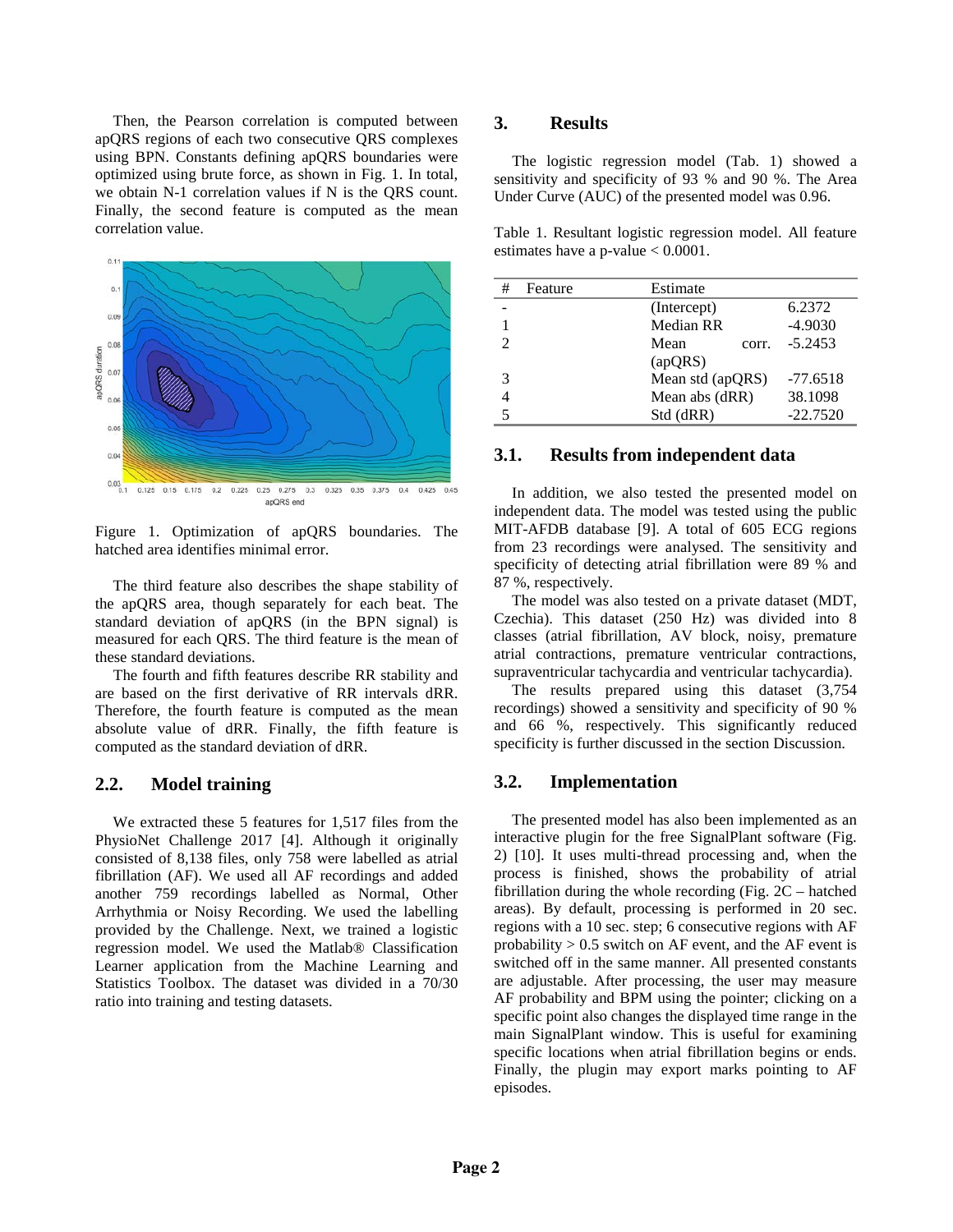

Figure 2. Software implementation of the presented model as a plugin for free SignalPlant [10] software (A). 1-hour ECG was loaded into SignalPlant; only 8 seconds of the signal is displayed. After processing, the plugin window (B) shows two panels: probability in time (C) and heart rate (D). The probability panel shows episodes of atrial fibrillation during the whole recording as hatched areas. The blue line is a threshold set at 0.5 by default; it can be changed. The heart rate panel (D) shows related BPM (median – black line, min/max – grey background). A click with the pointer in area (D) will show BPM values at a specific time and will also change the window displayed in (A); this allows the user to see the studied signal in detail.

# **4 Discussion**

The results obtained using two public databases showed that the presented model should be a simple yet robust solution for the detection of atrial fibrillation.

Table 2: Output of the presented model for specific pathologies in the private dataset. The output is presented as the median probability of the atrial fibrillation class.

| Class                   | N   | Probability |
|-------------------------|-----|-------------|
| Atrial fibrillation     | 510 | 0.89        |
| AV block                | 500 | 0.98        |
| <b>Noisy</b>            | 366 | 0.18        |
| Premature atr. contr.   | 446 | 0.06        |
| Premature vent. cont.   | 449 | 0.13        |
| Sinus rhythm            | 382 | 0.03        |
| Supr. vent. tachycardia | 508 | 0.45        |
| Vent. tachycardia       | 593 | 0.09        |

However, further examination on a private dataset (the company MDT, Czechia) showed similar sensitivity, but significantly lowered specificity. This means that some pathologies are likely to be misidentified as atrial fibrillation. Table 2 shows results for pathologies present in the private dataset. It is clear that the presented model reacts strongly to AV block recordings. Another issue may also follow from supra-ventricular tachycardia.

# **4.1. Cases of false positivity**

The reason why the presented model reacts so strongly to AV block may be as follows: two of the five model features focus on the stability of blocks preceding QRS complexes (apQRS). Since this works perfectly for atrial fibrillation where these areas are not stable, the same applies in the case of  $3<sup>rd</sup>$  degree AV block where the Pwaves and QRS complexes run independently. The explanation as to why specificity was not as low during training and testing on the PhysioNet Challenge 2017 dataset may be a matter of balance: the Challenge dataset